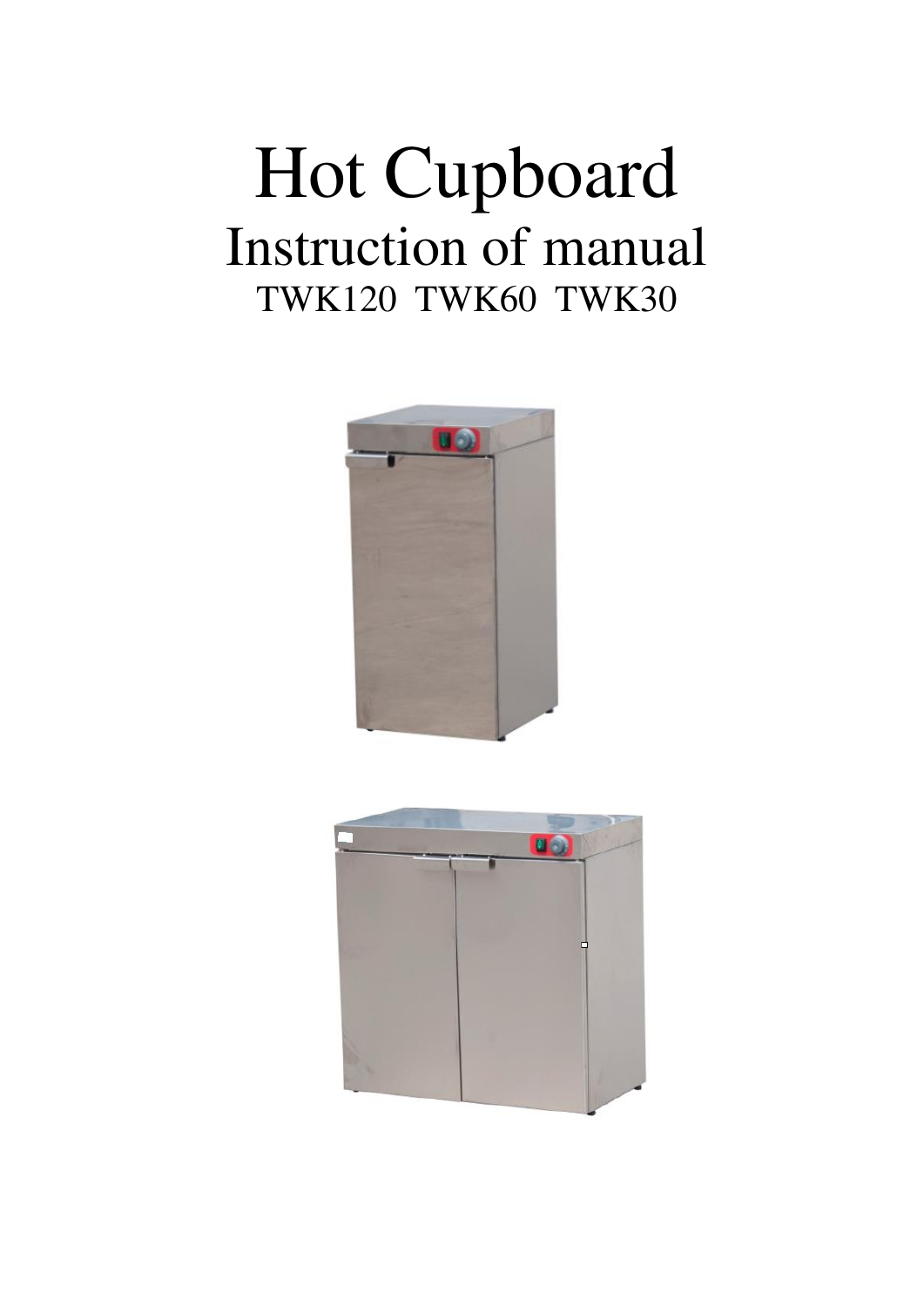This manual is considered to be part of the appliance and is to be given to the owner or manager of the hotel or restaurant, or to the person responsible for training operators of this appliance. It should be retained for future reference. Additional manuals are available from your local dealer.

#### 1.Instruction

# 1.1 Safety instruction

Don't move the appliance when the plug is inserted!

- 1. If the supply cord is damaged, it must be replaced by the manufacturer, its service agent or similarly qualified persons in order to avoid a hazard.
- 2. Always treat the power cord with care. Protect it from sharp edges or corners, heating surface and grind, etc.
- 3. This appliance is equipped with a grounding plug. It must be plugged directly into a properly grounding receptacle.
- 4. Children should be supervised to ensure that they do not play with the appliance.
- 5. The appliance is not to be cleaned with a water jet.
- 6. Before cleaning, unplug the appliance from the mains and waiting until the appliance has cooled down completely.
- 7. Always grasp the plug itself, not the cable. Make sure your hands are dry before touching the mains plug.
- 8. When the appliance workings abnormally, unplug the appliance from the mains firstly, and contact the technical personnel. Don't try to repair it yourself.
- 9. The terminal in the back of the product (marked ) must be reliably connected to the external equipotential bonding terminal in the buildings by using the wire having nominal cross-sectional areas of at least 2.5 mm².

10.



Theabove **caution** marking shows the part and adjacent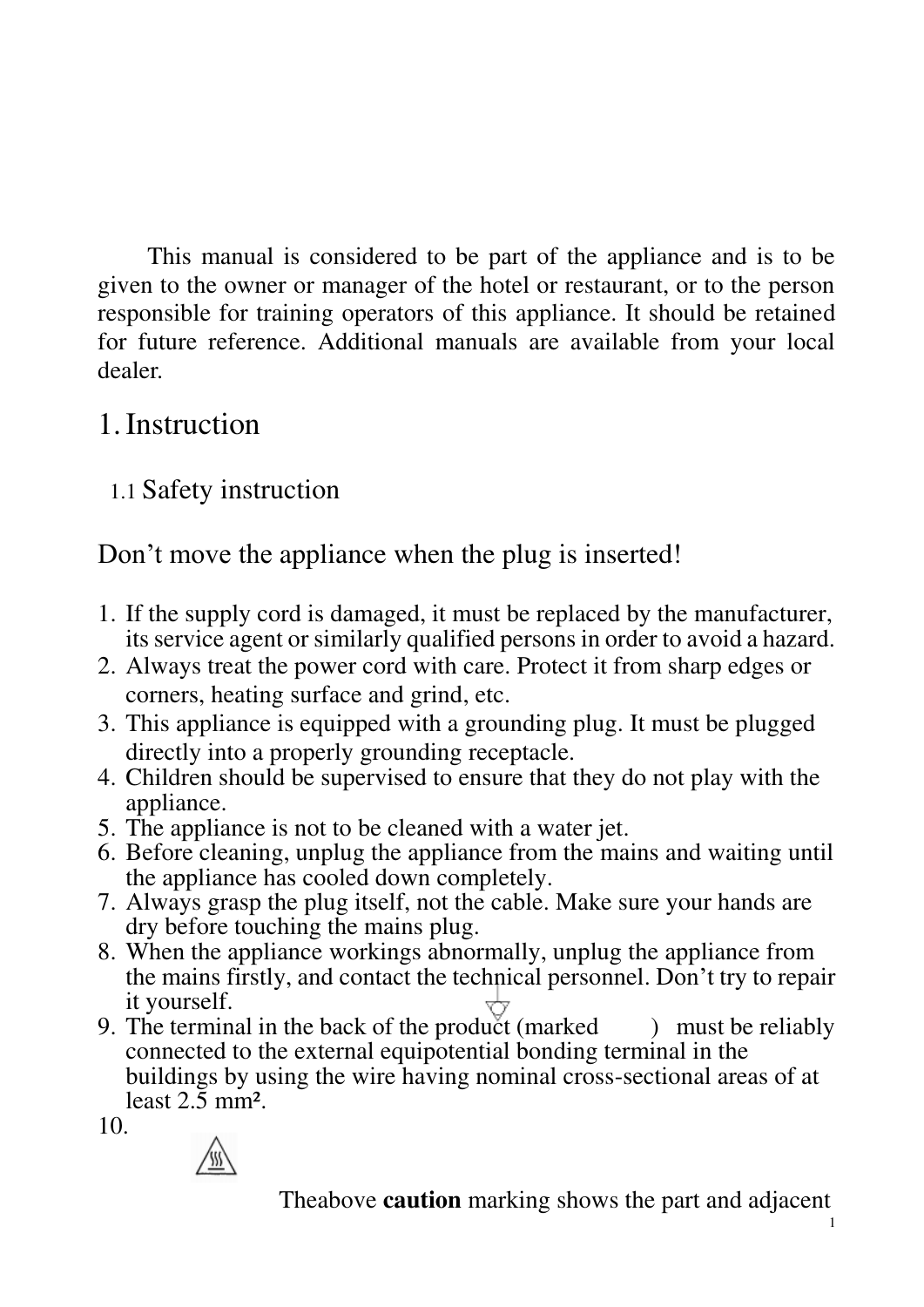part are very hot.

| Model         | Dim(mm)    | Voltage              | Power(W) | <b>Inner Capacity</b> |
|---------------|------------|----------------------|----------|-----------------------|
| <b>TWK120</b> | 800X420X80 | 220-240V/<br>50HZ    | 1500     | 184                   |
| TWK60         | 400X420X80 | 220-240V/<br>$50$ HZ | 750      | 87                    |
| TWK30         | 400X420X50 | 220-240V/<br>50HZ    | 400      | 47                    |

#### 1.2 Technical data

# 2.Installation and Operation

- Unpack and carry out a visual inspection of the unit for any transit damage.
- Site the appliance with a 50mm air gap at both sides and back. Mount the appliance on a firm flat surface so that it cannot topple over.
- Connect the plug into the socket. Rotate the thermostat knob clockwise to set the temperature at your desired position. The compartment can maintain the temperature by switching on or turning off the heating element.
- When the thermostat knob is rotated to the "0" position, the heating element can't work.
- The insulation of the wires will harden on first use. This will create some smoke, which should evaporate in 15 minutes. If not, unplug the appliance and call the service.
- If you don't use the appliance for a long time, you should unplug the appliance from the mains.
- 3.Cleaning and maintenance
	- The device should be cleaned regularly.
	- Unplug the appliance from the mains before cleaning.
	- The appliance is not to be cleaned with a water jet.
	- Control panel, surface of the device and power cord should only be cleaned by a piece of soft cloth dipping a mild cleaning detergent